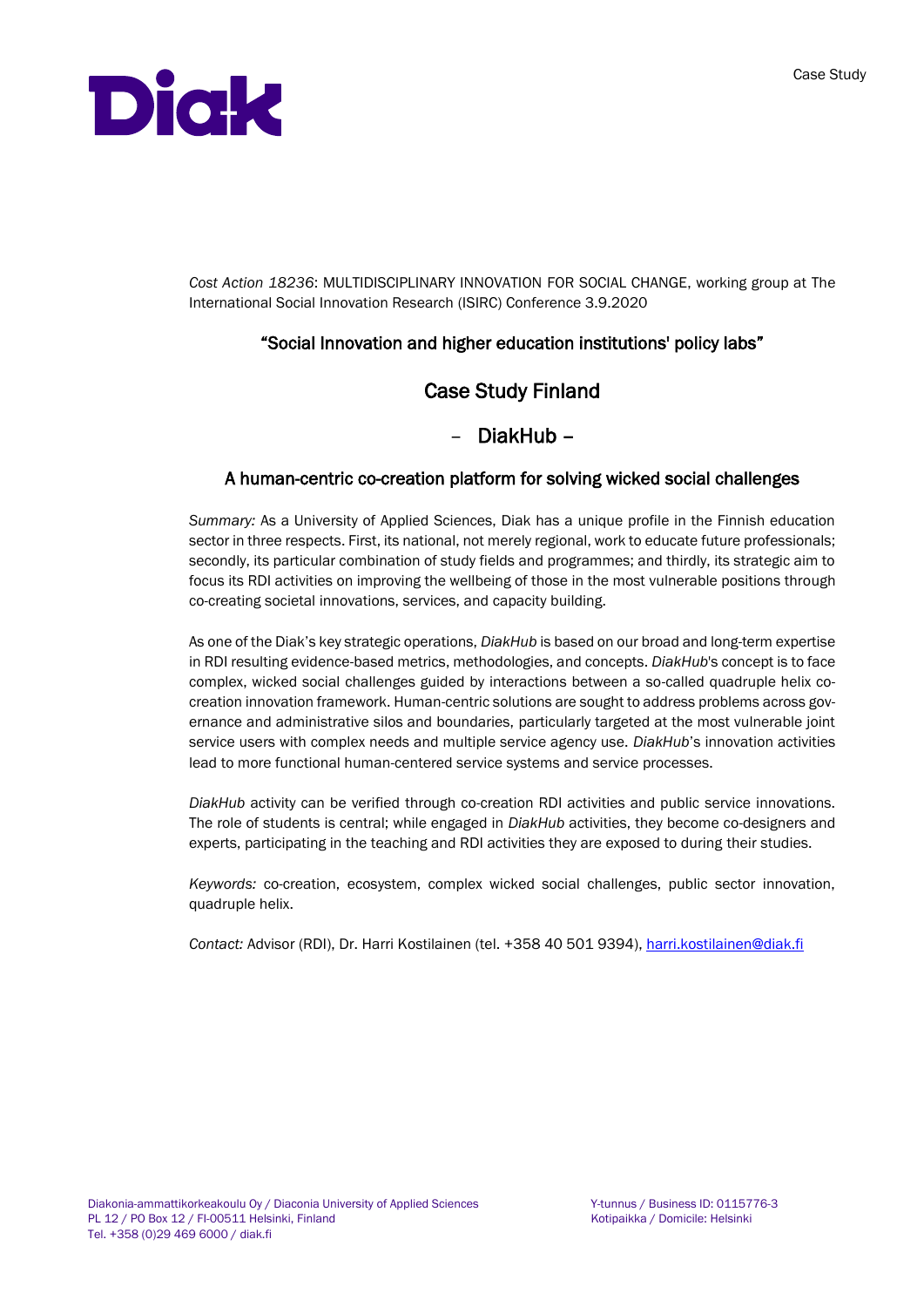

# **Content**

| Descriptions of the public policy labs established in your country                                      | З              |
|---------------------------------------------------------------------------------------------------------|----------------|
| Diaconia University of Applied Sciences                                                                 | З              |
| Complex social challenges                                                                               | З              |
| How do the identified policy labs contribute to social innovation: How do we do it?                     | $\overline{4}$ |
| RDI excellence                                                                                          | $\overline{4}$ |
| What kind of quadruple helix partnerships have been established?                                        | $\overline{4}$ |
| What is the role and innovative contribution of HEI in those partnerships for supporting social change? | 5              |
| What are the financial models of the policy labs?                                                       | 5              |
| How is the impact of the HEI labs measured?                                                             | 6              |
| Core team of the DiakHub                                                                                | 6              |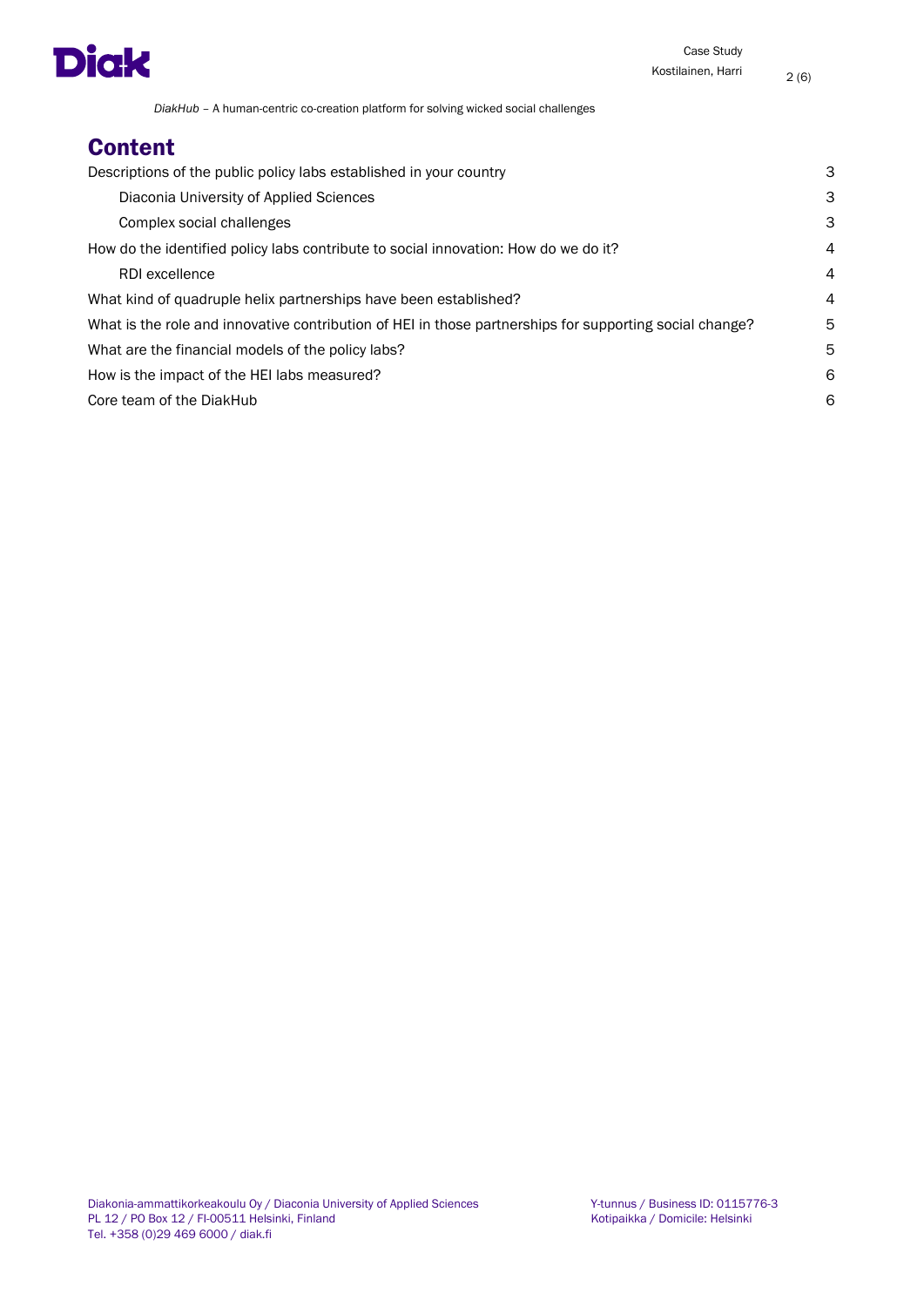

#### <span id="page-2-0"></span>Descriptions of the public policy labs established in your country

#### <span id="page-2-1"></span>Diaconia University of Applied Sciences

Diaconia University of Applied Sciences (Diak) is a Finnish University of Applied Sciences (UAS) specializing in social services and healthcare education. Diak has 5 campuses in different parts of Finland and offers degree programs in Finnish and English. With its 3000 students, Diak is the largest provider of UAS-level education in social work, the main provider of higher education in sign language interpreting, and the only provider of community interpreting in the main immigrant languages and diaconal work. Diak's strategic aim is to achieve a world where no one is left behind and, thus, promoting inclusion and multiculturalism are core areas of Diak's work.

In the RDI sector, Diak works with its partners to promote the sustainable wellbeing of the most vulnerable groups in society within national, European, and global contexts by improving social and health care service systems by bringing focus to the service user perspective. A community development and co-creation approach is applied both in our education and RDI activities. Diak's strengths include close contacts with a nationwide professional network, and this allows Diak to combine theory and practice in innovative ways, bringing research results from the grass roots level to the level of decision making.

#### <span id="page-2-2"></span>Complex social challenges

Complex social and health policy problems are commonly known as *wicked problems* in public welfare, health and employment services. Wicked problems accumulate for the most vulnerable people. The most vulnerable are often public social and health service users with complex needs; they are often multiple service agency users. Wicked problems are hard to resolve as they each take place within a unique context and have many interconnected root causes.

In the context of the rapidly changing needs at the individual and societal levels for the most vulnerable groups services and the unprecedented challenges, the current multifaceted, diversified, and partially fragmented social and health care service system in Finland is also a complex puzzle. In addition to there being multiple organizations, funding services, and various professions, there are numerous technologies, personal data records, legislative processes, and working methods that are used simultaneously. This type of multi-layered and splintered system has become a problem not only for the most vulnerable service users with wicked problems and multiple needs, but also for public sector services management and administration; the fragmented system and its multi-layered supervision and management cannot ensure continuity for the service users.

Continuity of care, including continuity of information and management, as well as of the relationship between the service user and the employee, has been recognized as one of the key elements of human-centered service provision, ensuring service users' satisfaction, and maintaining trust. Continuity of care is most at-risk during transitions, and many of these transitions occur across organizational boundaries particularly transitions within and between primary and specialized services and transitions between different professionals and units, and, increasingly, with diverse private service providers. The existing service culture formed based on modern professionalism and the development of specialized institutions and expertise along with the hierarchical, fragmented paradigm of public service organizations. A paradigm shift is therefore needed in order to overcome this paralyzing fragmentation of practices.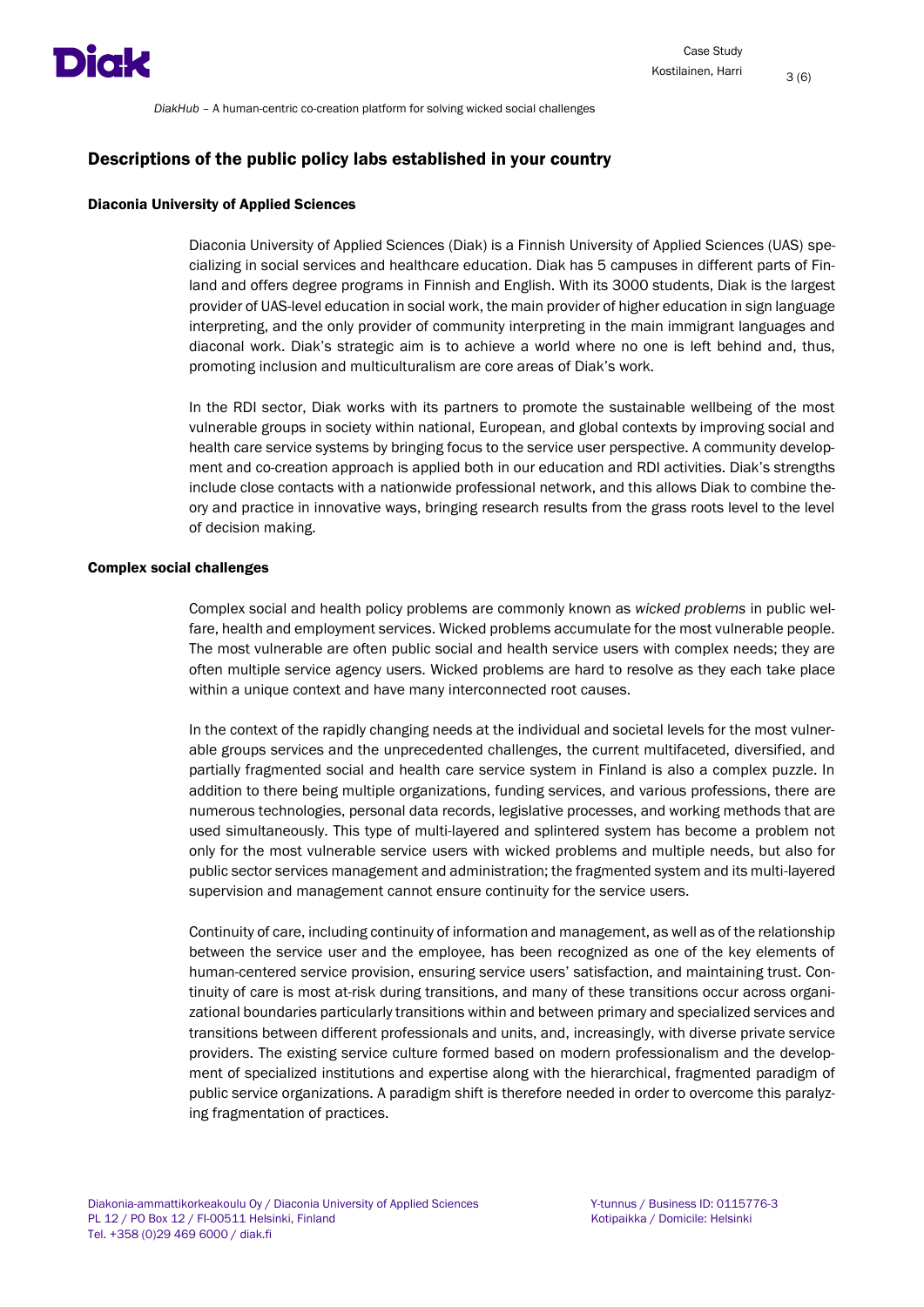

Wicked problems are unable to be successfully tackled with traditional linear, analytical approaches, where individual initiatives focus on one or a few root causes, or by replicating initiatives that have been developed in other contexts. To address wicked problems and accelerate public sector innovations, social and health care organizations need co-creative and co-design tools that focus on the following: enabling public sector organizations to take coherent action; building the adaptive capacity of public sector organizations; and assisting public sector organizations in creating the enabling conditions required for this type of approach.

#### <span id="page-3-0"></span>How do the identified policy labs contribute to social innovation: How do we do it?

*DiakHub* is augmenting Diak's expertise so as to support public service innovation as well as building of social and health care and employment services capacity, diverse service producers (social enterprizes, third sector and diaconia), and higher education institutions to better tackle wicked problems by creating human-centric systemic change via co-creation activities.

#### <span id="page-3-1"></span>RDI excellence

*DiakHub* assists public sector social and health care and employment services via its quadruplehelix co-creation framework to address wicked problems. It does this by bringing different actors together with three RDI excellence co-creation tools: 1) a *Service Integration Design (SiD)* collaborative leadership tool for human-centric public social and health care; 2) the so-called *3X10D®* human service integration self-assessment tool; and 3) a *Primary impacts* tool for evaluating the strengthening of human-centric inclusion and agency.

*Service Integration Design* and *3X10D®* tools are recognized and [recommended](https://thl.fi/fi/web/sote-uudistus/tulevaisuuden-sosiaali-ja-terveyskeskus/toimivia-toimintamalleja-hankevalmistelun-tueksi/palveluiden-monialaisuuden-ja-yhteentoimivuuden-varmistaminen) tools reforming social and health care services by Finnish Institute for Health and Welfare. OECD´s Observatory of Public Sector Innovation (OPSI) has presented *3X10D®* too[l case study](https://oecd-opsi.org/innovations/my-life-service-integration-model/) as a one of the best practices in public service innovations. *3X10D®* tool was launched to social and health care professionals in June 2020 as a part of nationwide digital social and health service platform **omaolo.fi**.

The tools tackle the multi-causality and interdependencies of complex problems. Co-creation tools support public social and health care and employment systems to re-combine existing organizations and resources in a manner that improves systemic functioning and collective effort, and these tools consider the different roles in enabling systemic human-centric change and public sector innovations.

#### <span id="page-3-2"></span>What kind of quadruple helix partnerships have been established?

Diak's RDI activities addressing complex wicked social challenges need a common infrastructure to connect diverse actors across disciplines, and *DiakHub* was established to meet this demand. *DiakHub* is part of Diak's RDI ecosystem, a new structural cooperation model. Cross-disciplinary knowledge creation and communication flow secures the relevance of our RDI, and consequently, of the learning outcomes. This co-creative approach grounds scientific knowledge creation and experimentation in complex wicked societal challenges, experienced locally, regionally, nationally and globally, applying the quadruple helix (see figure 1.) and exploiting co-creation methods.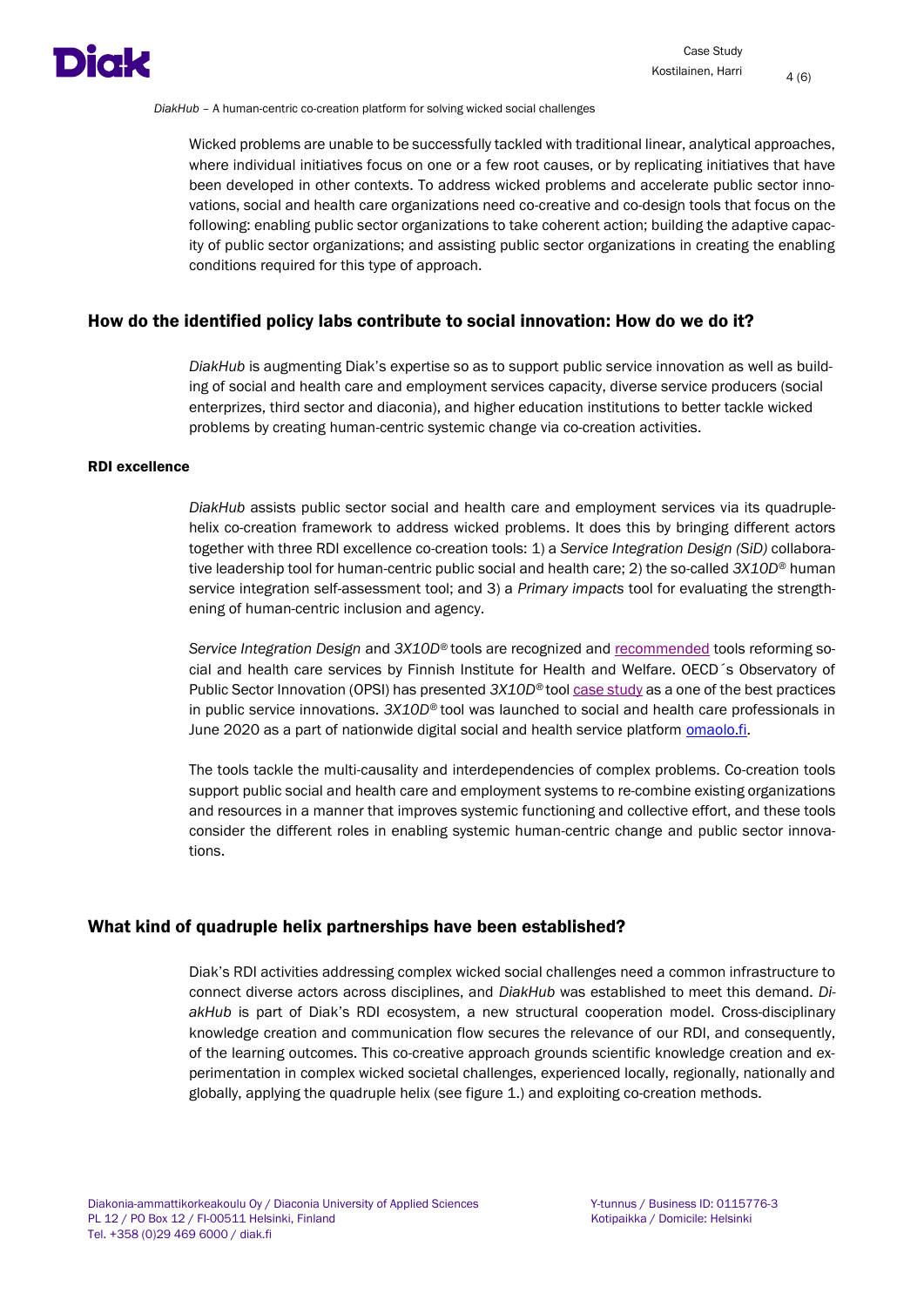



Figure 1. *DiakHub*´s Quadruple-Helix framework for HEI-led Public Social Innovation System

Building a more inclusive society and solving wicked social challenges calls for thoroughly redesigning the relationship between Diak as a higher education institution, the public sector, and diverse service producers and service users in accordance with co-creation principles. This implies building a structural institutional infrastructure linking Diak's teaching and RDI with public sector, diverse service producers and service users' perspectives and needs. It also includes making already existing connections visible, developing them into wider networks, and subsequently transforming them into systematic cooperation feeding into education, research, development, and innovation. Establishing structures for co-creative research and innovation is an iterative, experimental process.

#### <span id="page-4-0"></span>What is the role and innovative contribution of HEI in those partnerships for supporting social

### change?

Knowledge creating multidisciplinary and multi-actor teams within the *DiakHub* produce relevant content, solutions, and social innovations to contribute to development in respect of the identified wicked social challenges and phenomena. The new knowledge is utilized in education development at all levels from BSc to post-graduate life-long learning education provision and diverse RDI activities.

#### <span id="page-4-1"></span>What are the financial models of the policy labs?

Indicative 20 – 60 – 20 model during the pilot phase 2020-2021 (~1.2 M€)

– 20% Diak